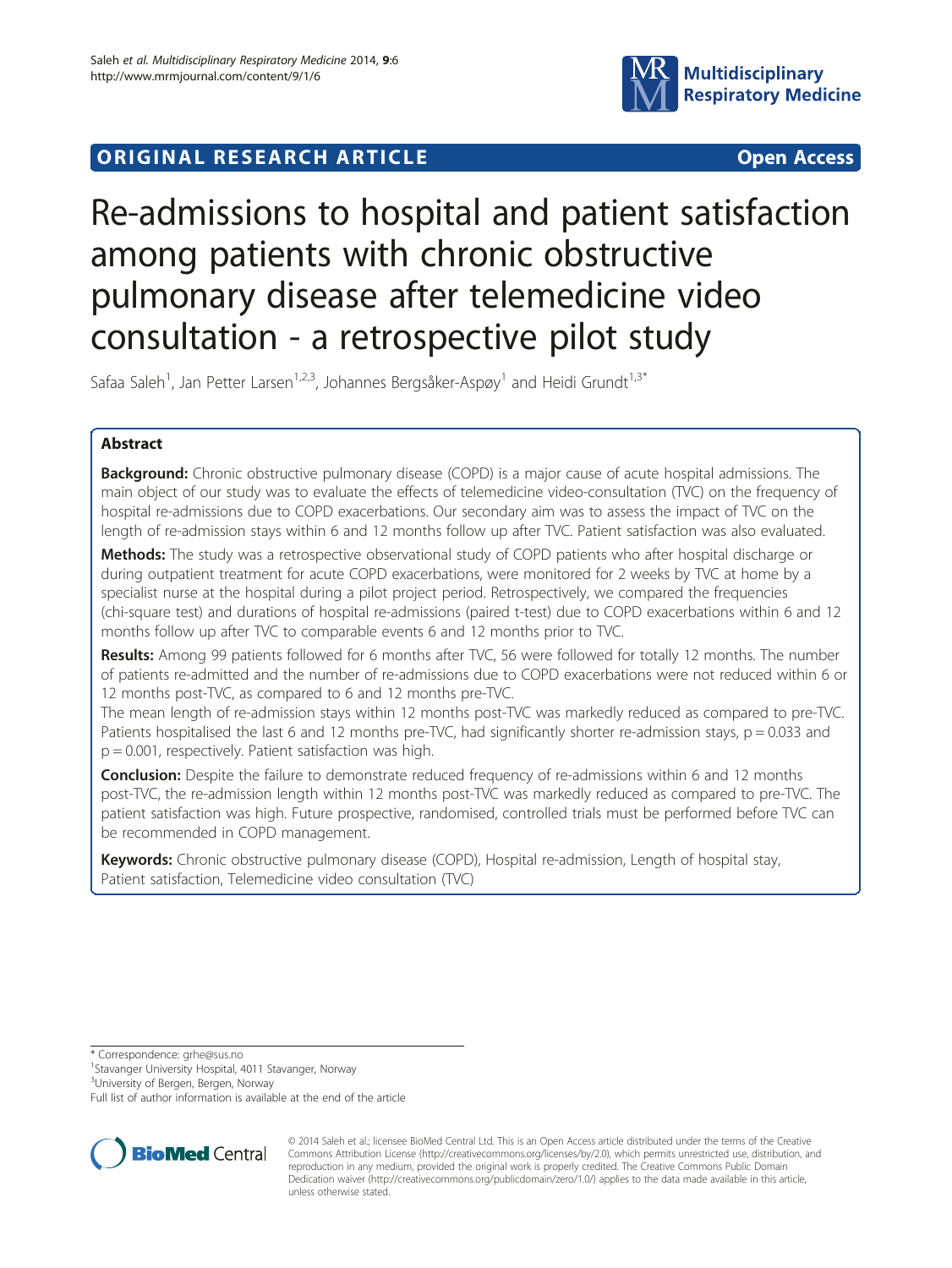## Background

Chronic obstructive pulmonary disease (COPD) is a major cause of acute hospital admissions [[1-](#page-6-0)[3](#page-7-0)]. Approximately 15,000 acute hospital admissions per year in Norway [[4\]](#page-7-0), 20% of all emergency admissions, are due to acute COPD exacerbations. In Norway, 20,000 COPD patients have severe disease with forced expiratory volume in the first second  $(FEV_1)$  < 50% of expected value [[3\]](#page-7-0). As the severity of the disease increases, exacerbations are more frequent, and the hospitalisation frequency increases [\[5](#page-7-0)]. In the study by Eagen et al. [\[4](#page-7-0)], 13% of patients in Western Norway admitted with an acute COPD exacerbation were re-admitted within the first 30 days after discharge, in accordance with the findings from a Danish study [[6\]](#page-7-0). The rate of re-admission within one year in the Danish study was 46% [\[6\]](#page-7-0), while British reports have suggested that 30% were re-admitted within 90 days [\[7](#page-7-0)].

Several reports published during recent years have studied if COPD care can be improved through nurse telemedicine consultation when monitoring COPD patients at home and thus if it can prevent hospital admissions [[8-16](#page-7-0)]. However, few studies implement telemedicine video-consultation (TVC) when monitoring COPD patients at home [[12,16,17\]](#page-7-0), using information technology to monitor patients at home, while the clinician stays in the hospital.

Recent experiences from a non-randomised study, using TVC in Denmark when monitoring COPD patient in their homes [[17\]](#page-7-0), have shown 14% reduction of early re-admissions (within 28 days), probably related to early onset of treatment of exacerbations, with rapid effect and less drug use.

The Dalane District Medical Centre (DMC)/Egersund Hospital, part of the Stavanger University Hospital, was the first Norwegian hospital that initiated a pilot project to adopt the same equipment for TVC with the purpose of possibly reducing the frequency of hospital readmissions and improving quality of life for the COPD patient.

The main aim of this study was to evaluate the effects of TVC, between the respiratory nurse in the hospital and the COPD patient at home, on the frequency of hospital re-admissions within 6 and 12 months after discharge from Stavanger University Hospital for COPD exacerbation. Our secondary aim was to assess the impact of TVC on the length of the recurrent hospital stays within 6 and 12 months follow up after TVC. Moreover, we wanted to assess patient satisfaction related to TVC.

## Methods

#### Study design

The study is conducted as a retrospective uni-center observation study of a population of COPD patients who

after discharge from hospital, or during outpatient treatment for acute COPD exacerbation, was monitored for 2 weeks by TVC between the specialist respiratory nurse at the hospital in Egersund, Stavanger University Hospital, and the COPD patient at home during the pilot project period from 16 April 2010 to 31 December 2011. Two weeks' intervention was based on the benefits observed among the Danish patients who had the TVC equipment at home for about one week followed by at least one phone-call [[17](#page-7-0)]. The main purpose was to teach patients to increase empowerment, self-care and correct medication in a more stabilised condition than the acute phase of hospitalisation. In order to study a possible change in amount of hospital admissions due to acute COPD exacerbations we have compared the frequencies and durations of such events before and after TVC in comparable time periods. Admissions due to other causes than acute COPD exacerbations have not been included in this study. The index hospitalisation was not included.

#### Study population

All COPD patients living in the southern part of Rogaland county in Western Norway, with a habitual value of  $FEV_1$ < 50%, who had been monitored at home by TVC following discharge after emergency hospitalisation for COPD exacerbation at Stavanger University Hospital or DMC in Egersund, or who had tele-monitoring at home under outpatient treatment for acute COPD deterioration during the pilot project period, were included in the follow up registration study. COPD exacerbation was defined as increased need for COPD medication due to worsened dyspnoea, cough or increased amount of or purulent sputum (not due to any other underlying lung or heart disease), with or without a pneumonia.

Written informed consent was obtained from each participant, and inclusion criteria comprise willingness to participate, age > 40 years, no active malignant or any other disease with prognostic life expectancy shorter than 12 months, not previously included in the study, residence outside in-service-housing with care or nursing homes, and ability to communicate. Thus, also patients with hearing impairment, aphasia or dementia were excluded from the TVC service and the study.

In-hospital treatment was in accordance with hospital policy and Norwegian National guidelines for prevention, diagnosis and monitoring of individuals with COPD and included bronchodilators inhaled by nebuliser, systemic steroids, antibiotics, oxygen supply, chest physiotherapy and when needed non-invasive ventilatory support (NIV) according to BTS guidelines [[18](#page-7-0)].

Power calculations have not been performed for the purpose of this pilot study, because of too many unknown factors. The results of this study will form the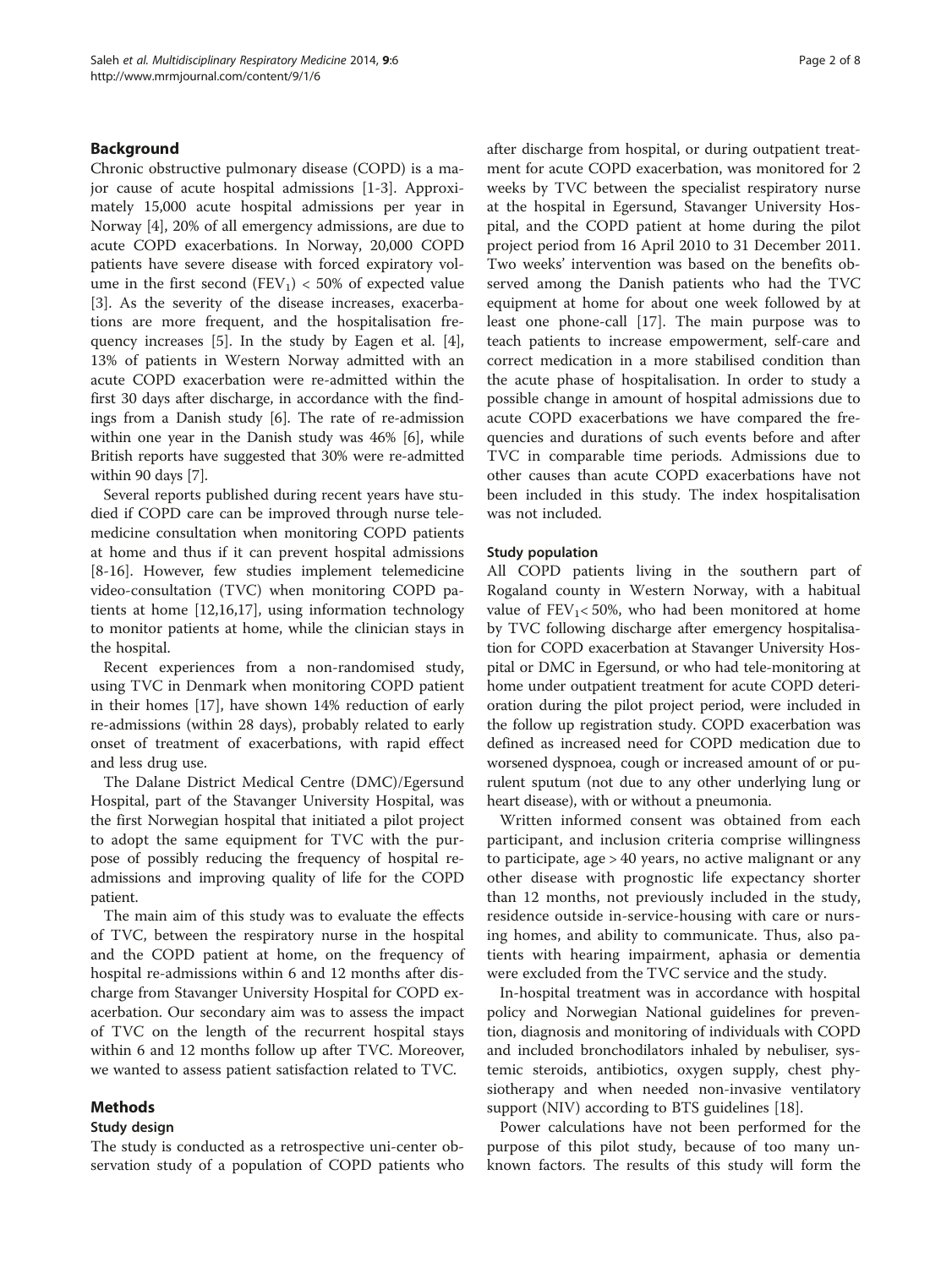basis of power calculations for a future prospective randomised study.

## Telemedicine video-consultation (TVC), patient monitoring and follow up

The telemedicine equipment consisted of a computer with a web camera with a microphone, through which the patient at home and the specially trained nurse in hospital were able to communicate, and also comprised requisites to measure the patient's oxygen saturation and heart rate, and to perform a spirometry. The results were transferred to the hospital by a secure internet line. The computer had two buttons; one to contact the nurse according to daily appointments for TVC on week-days during day-time, and one alarm button to be pressed in case of acute need for consultation whenever necessary, 24 hours a day the whole week.

During the TVC the nurse made clinical observations according to a checklist (Table 1), measured oxygen saturation, and advised the patient how to cope with COPD related symptoms, use of medication and how to maintain activity of daily life and physical activity. The nurse

|            | Table 1 Operational checklist in daily use by nurses |  |  |  |
|------------|------------------------------------------------------|--|--|--|
| during TVC |                                                      |  |  |  |

- Patient number
- General condition
- Consciousness
- Anxiety
- Food intake
- Sleep
- Level of functioning
- Physical activity
- Inhalation technique
- Number of short-acting inhalations last day
- Use of on-going inhalation medication
- Use of antibiotics
- Use of systemic steroids
- Coughing
- Sputum colour
- Sputum volume
- Sputum consistency
- Use of accessory breathing muscles
- Prolonged expiration
- Heart rate (beats/minute)
- Use of oxygen supply
- Oxygen saturation (%)
- Other medication
- Marks [consultations with doctor, home-nurse, physiotherapist or ergotherapist, emergency calls]

could confer the patient with the doctor in the hospital, a physiotherapist or an occupational therapist, or advise the patient to consult a general practitioner or a home care nurse.

A detailed patient history comprising demographic data, social status, smoking habits, body mass index (BMI), use of medication, comorbidity and the habitual lung function were registered. Dates of admittance and discharge were noted. Retrospectively, medical records were scrutinised for re-admissions due to COPD exacerbations at 6 and 12 months follow up. Frequency of and date of re-admissions, length of hospital stay, and clinical data were recorded. Also frequency of admission due to COPD exacerbation and length of hospital stay(s) during the last 6 and 12 months prior to the TVC were recorded. Finally, all patients were encouraged to complete a questionnaire concerning patient satisfaction and impact on patient's quality of life. All answers were registered anonymously.

Our primary endpoint was number of patients readmitted and frequency of hospital re-admissions due to acute COPD exacerbations during 6 and 12 months follow up after TVC.

Our secondary endpoints included length of recurrent hospital stay(s). As we have no control group, our data are compared to similar data from the 6 and 12 months preceding TVC. Finally, we wanted to assess patient satisfaction related to TVC. All patients were encouraged to complete a questionnaire (Table [2\)](#page-3-0) concerning patient satisfaction and impact on patient's quality of life. The questionnaire, together with an explanation, was sent to the patient when finalizing the TVC. All answers were registered anonymously.

The study was approved by the Regional Board of Research Ethics and conducted in accordance with the Declaration of Helsinki [[19,20\]](#page-7-0).

### Statistical methods

Continuously distributed variables of baseline characteristics were given as mean ± SEM, while variables with more skewed distributions were given as median and upper and lower quartiles.

The Shapiro-Wilk test for normality was performed to study the distribution of parameters. A chi-square test was applied to compare the frequency of re-admissions during 6 and 12 months following TVC to the frequency of hospital admissions during the last 6 or 12 months prior to TVC. The total number of days in hospital during the 6 and 12 months prior to TVC was compared to number of days in hospital during 6 and 12 months following TVC by a paired t-test. Differences in baseline characteristics between patients who were re-admitted and those who were not, were analysed by a Twosample Student's T-test, or in case of non-normality, by the Mann–Whitney Rank Sum test. A multiple logistic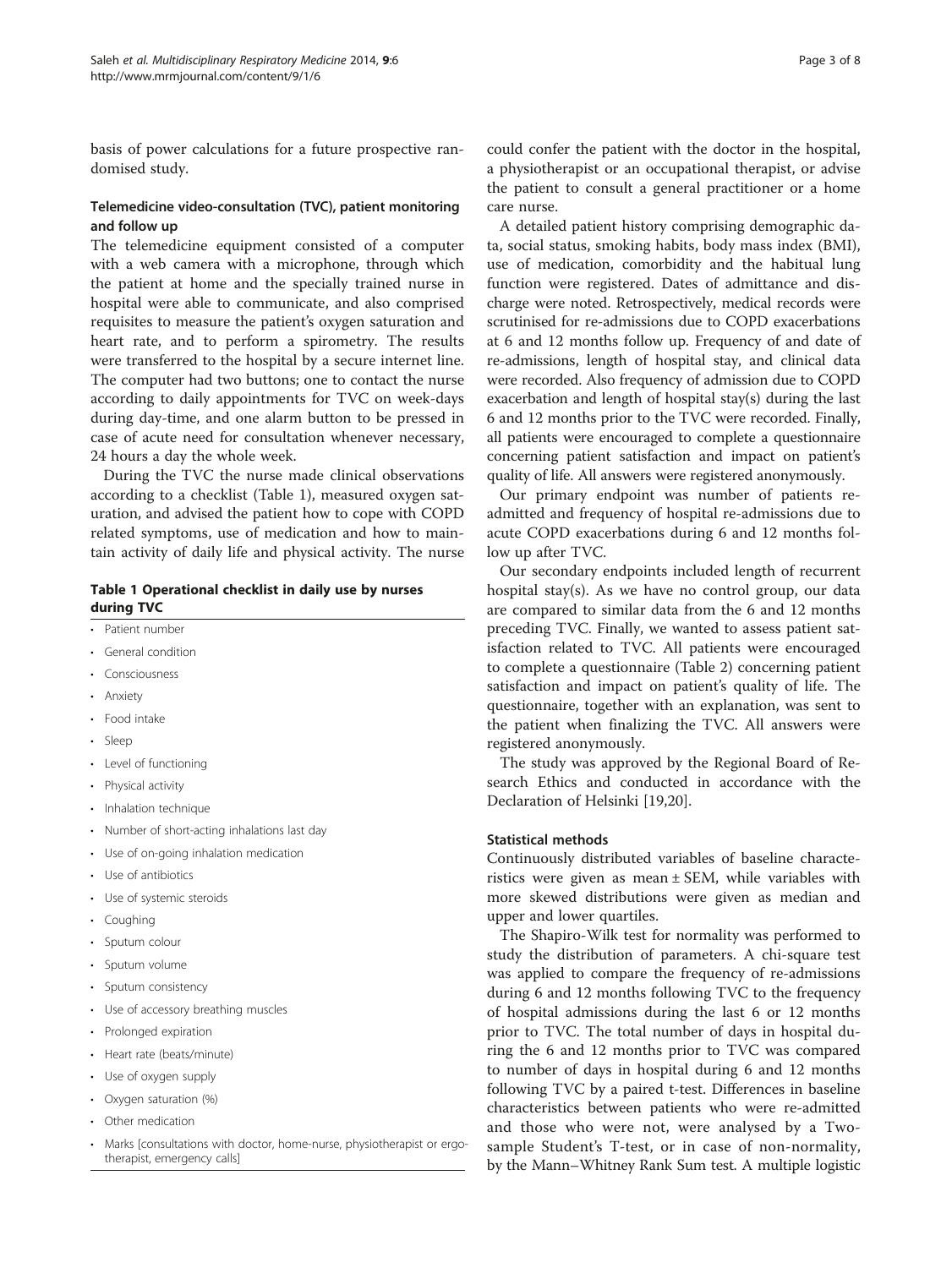#### <span id="page-3-0"></span>Table 2 Questions to patients regarding patient satisfaction and user friendliness of TVC equipment

1. How do you usually feel at discharge from hospital after COPD exacerbation?

Very safe – Safe – Unsafe – Very unsafe

2. At discharge the TVC service made me feel

Very safe – Safe – Unsafe – Very unsafe

- 3. How do you consider the significance of the TVC for your ability to cope with your COPD related problems?
	- Great significance
	- Some significance
	- No significance
- 4. Retrospectively, if you could choose, would you prefer a telephone consultation rather than tele-video-consultation?
	- I would prefer talking to the nurse by phone
	- I would prefer the tele-video-consultation
- 5. Which of the following statement fits you best concerning your experience of user-friendliness of the TVC equipment?
	- It was easy to operate the TVC equipment
	- It was a bit difficult to operate the TVC equipment
	- I could not manage to operate the TVC equipment
- 6. Who was operating the tele-video conferencing system at home?
	- You, every time
	- A friend or a relative operated the tele-video-conferencing system every time
	- Different persons operated the tele-video-conferencing system every time
	- The tele-video-conferencing system was not in use

regression model with re-admission (yes/no) as the dependent variable and several baseline characteristics as potential independent predictors of re-admission was applied.

A statistically significant level of  $p < 0.05$  was applied for all tests. All statistical analyses were performed using the statistical package of SigmaPlot Version 12.

### Results

### Baseline data

Ninety-nine patients were followed for 6 months after TVC, out of whom 56 could be followed for a total of 12 months before the closure of the study on 31 December 2012. Three patients died in an outpatient setting without being re-admitted, and only 3 patients died after 6 months follow up.

The baseline demographic and clinical characteristics of all patients with 6 months follow up are presented in Table 3. The patients were residents of 13 different municipalities in Rogaland; 44% lived in the two most densely populated municipalities. Prior to TVC, 78 patients (78.8%) were hospitalised at Stavanger University Hospital, while the remaining had outpatient treatment for the COPD exacerbation prior to TVC. During index

## Table 3 Baseline demographic and clinical characteristics  $(n = 99)$

| Age [ys; mean (SEM)]                 | 70.6 (0.95) |
|--------------------------------------|-------------|
| Men $[n (%)]$                        | 45 (45.9)   |
| Living alone [n (%)]                 | 47 (47.5)   |
| Having Home nursing [n (%)]          | 46 (46.5)   |
| Current smoker [n (%)]               | 27 (27.3)   |
| Ex-smoker $[n (%)]$                  | 69 (69.7)   |
| BMI [kg/m <sup>2</sup> ; mean (SEM)] | 23.4 (0.63) |
| Cardiovascular disease [n (%)]       | 51 (57.6)   |
| Depression [n (%)]                   | 40 (40.4)   |
| FEV <sub>1</sub> [liter; mean (SEM)] | 0.99(0.07)  |
| $FEV1%$ [%; mean (SEM)]              | 36.4 (1.61) |
| LTOT* at home $[n (%)]$              | 16(16.2)    |
| $NIV***$ at home $[n (%)]$           | 15 (15.2)   |

LTOT\*, Long Term Oxygen Treatment; NIV\*\*, Non-Invasive Ventilatory Support.

admission, all patients inhaled ipratropium and salbutamol by nebuliser, and all except 3 patients were treated with systemic corticosteroids, while 94.9% of patients received antibiotics. Respiratory failure with need for oxygen supply during hospital stay was reported among 64.6% of patients, and 11.5% of patients, presenting with pH < 7.35 and hypercapnia, were treated with non-invasive ventilatory support according to BTS guidelines [[18\]](#page-7-0). The high rate of 85.7% of patients inhaling combination products of long acting beta-2-agonist and corticosteroid as part of the on-going regular medication reflects the severity and the symptom burden of COPD in this population. Nearly all patients were treated with either ipratropium or tiotropium. Twenty-seven patients (27.3%) were classified in COPD Gold stadium IV, with  $FEV_1 \leq 30\%$  of expected.

The patients were monitored by TVC for 14.3 (0.63) days [mean (SEM)], consulting 3 (2–4) nurses [median (interquartile range)] through 10 (9–11) planned and agreed consultations [median (interquartile range)]. There were no emergency calls during this pilot phase.

During TVC 12 patients started systemic steroid therapy and 14 patients started antibiotics, out of whom 11 patients started combination therapy of systemic steroids and antibiotics. The oxygen saturation remained unchanged from TVC start  $(9.3.9% \pm 0.29%)$  to end of TVC  $(93.8 \pm 0.46)$ , p = 0.26.

#### Follow up data

## Frequency of re-admission due to acute COPD exacerbations

During 6 and 12 months follow up after TVC at home, we could not observe a statistically significant reduction in number of patients re-admitted due to COPD exacerbations, as compared to the last 6 and 12 months prior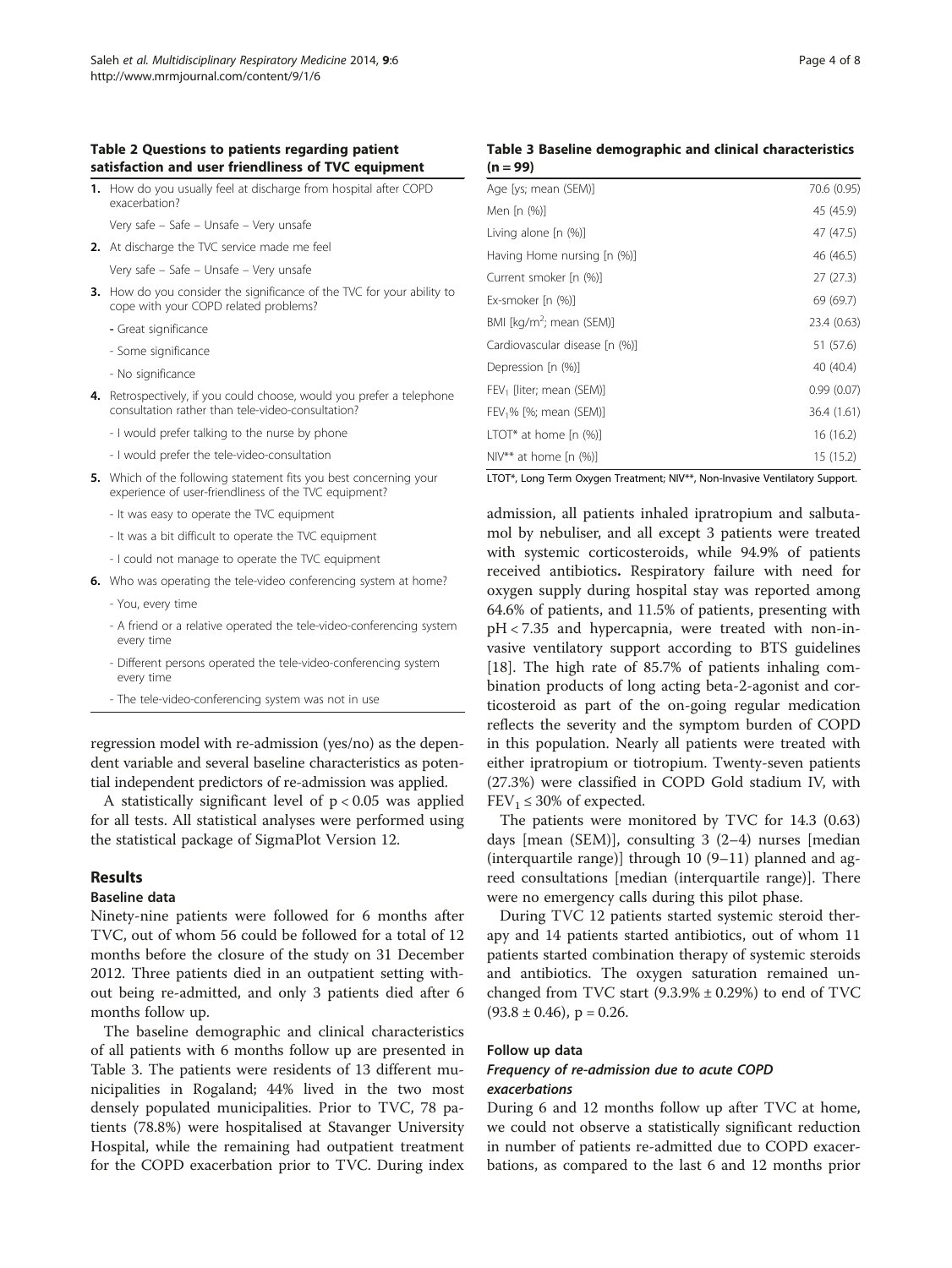to TVC. Within 6 months follow up after TVC, 50 patients (50.5%) were re-admitted due to COPD exacerbations, and 50 patients (50.5%) had been admitted the preceding 6 months,  $p = 0.887$ . However, following each of the 50 patients hospitalised during the 6 months prior to TVC, 19 were not re-admitted within 6 months following TVC. Re-admissions due to other causes than acute COPD exacerbations were not included in this study.

Within 12 months follow up after TVC, 41 patients (73.2%) were re-admitted due to COPD-exacerbations, while 43 patients (76.8%) had been admitted the preceding 12 months,  $p = 0.827$ . Following each of the 43 patients hospitalised during the 12 months prior to TVC, 12 were not re-admitted within 12 months following TVC.

The frequency distribution of re-admissions due to COPD exacerbations as compared to admissions 6 and 12 months preceding TVC is depicted in Tables 4 and 5.

Patients who were re-admitted, were slightly older than those who were not, with a mean age of 72.4 (1.29) vs 68.5 (1.36) years, respectively. The re-admitted ones and those who were not re-admitted did not differ regarding to sex, baseline  $FEV_1$ , cardiovascular comorbidity, blood gas values or low BMI (< 20). In the multiple logistic regression model age [odds ratio (OR) 1.11 (95% CI 1.01 – 1.22, p = 0.043), BMI [OR 1.13 (95% CI 1.01 – 1.27, p = 0.032] and male sex [OR 5.12 (95% CI 1.18 – 22.22, p = 0.029] were identified as predictors of re-admission, while pulmonary function parameters, a history of previous admission, current smoking or status of living alone were not associated with re-admission.

## Length of hospital stays due to acute COPD exacerbations before and after TVC

The length of re-admission hospital stays (days; mean  $\pm$ SEM) due to COPD exacerbations within 12 months following TVC was significantly reduced as compared to 12 months prior to TVC, as depicted in Table [6](#page-5-0). A similar tendency was noted for patients followed for 6 months, but did not reach statistical significance (Table [6\)](#page-5-0). Assessing only patients hospitalised the last 6 and 12 months prior to TVC, we noted significantly shorter hospital stays

## Table 4 Frequency distribution of admissions due to COPD exacerbations among patients followed for 6 months

| Number of hospital stays   |    |    | > 2 |
|----------------------------|----|----|-----|
| Re-admission (n)           | 49 | 14 | 36. |
| Admission prior to TVC (n) | 49 | 7Δ |     |

Number of patients with 0, 1 or  $\geq$  2 re-admissions within 6 months follow up after TVC as compared to during the last 6 months prior to TVC; n, number of patients.

Table 5 Frequency distribution of admissions due to COPD exacerbations among patients followed for 12 months

| Number of hospital stays   |    |  |
|----------------------------|----|--|
| Re-admission (n)           | 1Δ |  |
| Admission prior to TVC (n) | 16 |  |

Number of patients with 0, 1 or  $\geq$  2 re-admissions within 12 months follow up after TVC as compared to during the last 12 months prior to TVC; n, number of patients.

when re-admitted within 6 and 12 months following TVC,  $p = 0.033$  and  $p = 0.001$ , respectively (Table [7\)](#page-5-0).

### Patient satisfaction

Among survivors, the response rate to the survey was 90%. While 52.4% of patients responded retrospectively that they generally felt safe or very safe when discharged from hospital without TVC, 90.5% of patients retrospectively reported safety when discharged to TVC at home, p < 0.001. Nearly 48% of patients found that TVC had great importance for their further management of their COPD related problems. Ninety-six percent of patients found the telemedicine equipment easy to operate, and 95.2% of patients reported that they handled the tele-video conferencing system on their own.

Moreover, 78.7% of patients preferred TVC above only phone calls.

There were few technical problems. Cancellation of the TVC occurred some times due to internal IT issues. Reproducible spirometry results were difficult to obtain in many patients, thus spirometry results are not given in our report.

### **Discussion**

Our study is the first to demonstrate a marked reduction in the length of hospital re-admissions in patients with COPD during a 12 month period following intervention with TVC, as compared to the last 12 months prior to TVC. Moreover, patients who had been admitted the last 6 or 12 months prior to TVC, had shorter hospital stays when re-admitted following TVC, meaning important savings in health costs for the community and improved quality of life for the patient. Only confirmation of these findings in a prospective, randomised, controlled trial could position TVC as an important new contribution to standard management of these patients.

In this retrospective pilot study we could, however, not demonstrate a reduction in the rate of hospital readmission due to COPD exacerbations during 6 and 12 months follow up after TVC, as compared to prior to TVC. Thus, our observations are not in agreement with the Danish study using the same equipment [\[17\]](#page-7-0), demonstrating 10% reduction in re-admissions due to COPD exacerbations in the TVC group as compared to a control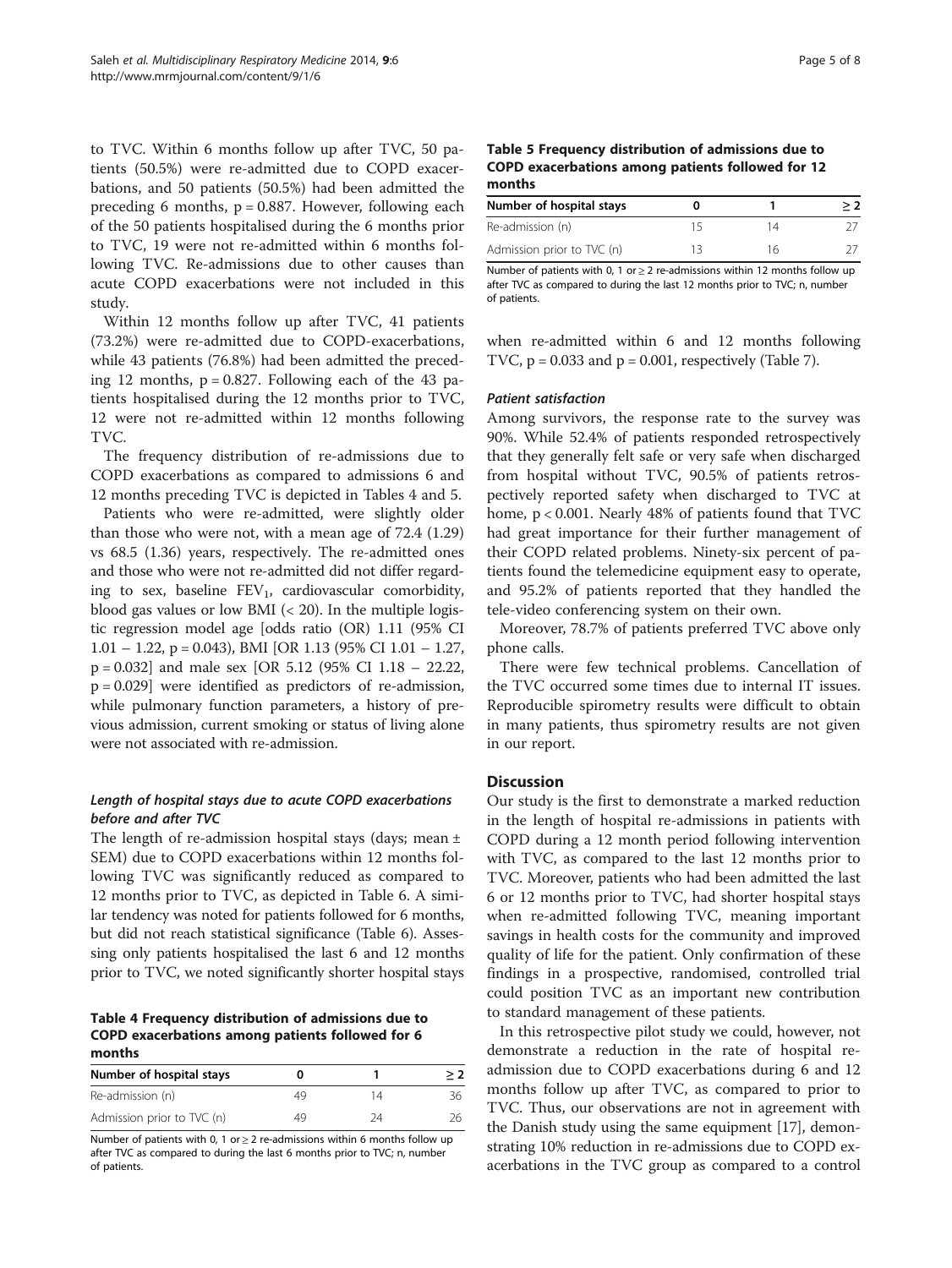| Hospital stays | Within 12 months<br>prior to TVC | Within 12 months<br>following TVC | Within 6 months<br>prior to TVC | Within 6 months<br>following TVC |
|----------------|----------------------------------|-----------------------------------|---------------------------------|----------------------------------|
| Days           | 1.6                              | 6.3                               |                                 | 4.5                              |
| [mean (SEM)]   | (2.16)                           | (0.80)                            | (1,92)                          | (0.64)                           |

<span id="page-5-0"></span>

| (albe 6 Mean length of hospital stays before and after TVC during comparable time periods (all patients |  |  |  |
|---------------------------------------------------------------------------------------------------------|--|--|--|
|---------------------------------------------------------------------------------------------------------|--|--|--|

Mean length of hospital stays (days) before and after TVC during comparable time periods in all patients followed for 6 months (n = 99) and for 12 months  $(n = 56)$  after TVC.

 $p^*$ p = 0.023,  $p^*$ p = 0.200 (Paired t-test).

group. However, the observational period after TVC in that study was 28 days.

A previous history of COPD exacerbation has been suggested to be the most reliable predictor of COPD exacerbations [\[5,21](#page-7-0)]. Additionally, data from the Evaluation of COPD Longitudinally to Identify Predictive Surrogate Endpoints (ECLIPSE) [\[5](#page-7-0)] showed that 33% with COPD stage 3 and 47% with stage 4 defined according to the Global Initiative for Chronic Obstructive Lung Disease (GOLD) [\[22](#page-7-0)] had  $\geq$  2 exacerbations in the first year of follow up. Our patients are characterised by COPD stage 3–4, with a mean  $FEV_1$  of 36.3%, and 67.9% had been admitted the last year. In accordance with previous observations [\[17,23\]](#page-7-0), higher age and male gender was associated with an increased risk of re-admittance in our study.

Our main finding was the reduction in days per admission when in need of hospitalisation. Several factors could have influenced this observation. In addition to the introduction of TVC, a change in treatment or hospitalisation policies might have influenced this. There are, however, no new treatments introduced in the study period at the hospital. In addition, on-going regular medication was similar at inclusion and at discharge from index hospital stay (prior to TVC), and no change in conventional medical therapy could explain this difference. Regarding hospitalisation policies, "The new Coordination Reform", guaranteeing immediate help from the municipality health care system when discharged from hospital, such as a place in a nursing home, came into force in Norway the  $1<sup>st</sup>$  of January 2012. This reform does not seem to explain the shorter length of hospital stays in this study, as the patients receiving TVC in this study, were not candidates for nursing homes. Besides, more than 60% of the re-admissions occurred among the 49 first included patients whose 12 months follow up were completed before "The Coordination Reform" came into force.

We therefore believe that the observed changes in length of hospital stays were related to the introduction of the TVC. Many advances related to the TVC could contribute to the benefit of reduced length of hospital stays when re-admitted. During the TVC period, the specially trained nurse not only daily monitored and advised each patient according to personal needs to improve the actual health condition. Also, great effort was invested in advising and teaching each patient to increase the empowerment and competence for good self-care, concerning correct medication use, inhalation technique, appropriate physical activity, pulmonary drainage, dealing with stress and anxiety to prevent and to cope with future exacerbations. However, our study has not been designed to directly evaluate the influence of TVC on each of those factors.

An interdisciplinary team was available for consultation when needed, including among others a physiotherapist and an occupational therapist, who could for example easily facilitate home conditions, and thereby also enable a faster and smoother future hospital discharge. The discharge policy of the hospital, defined in the hospital's quality criteria, has not changed before and after the TVC during the study period, ensuring a stabilised patient without need for fast-acting bronchodilators more frequently than every 4 hour, whose ability to eat and sleep is not limited by breathlessness, ensuring the patient appropriate home conditions, and that the patient, relatives and eventually nursing staff can administer the prescribed treatment, that an ambulatory patient can walk at least 20 meters, and the need of interdisciplinary rehabilitation should have been considered, all

|  |  |  |  | Table 7 Mean length of hospital stays before and after TVC in patients admitted prior to TVC |
|--|--|--|--|----------------------------------------------------------------------------------------------|
|--|--|--|--|----------------------------------------------------------------------------------------------|

| Hospital stays | Within 12 months<br>prior to TVC | Within 12 months<br>following TVC | Within 6 months<br>prior to TVC | Within 6 months<br>following TVC |
|----------------|----------------------------------|-----------------------------------|---------------------------------|----------------------------------|
| Days           | 15.1                             | 6.1                               | 11.2                            | $6.0^{**}$                       |
| [mean (SEM)]   | 2.59)                            | (0.85)                            | (2.11)                          | (1.01)                           |
|                |                                  | $(n = 43)$                        |                                 | $(n = 50)$                       |

Mean length of hospital stays (days) when admitted within the last 6 months (n = 50) and 12 months (n = 43) prior to TVC as compared to length of re-admissions (days) within 6 and 12 months following TVC.

 $p^*$ p = 0.001, \*\* p = 0.033 (Paired t-test).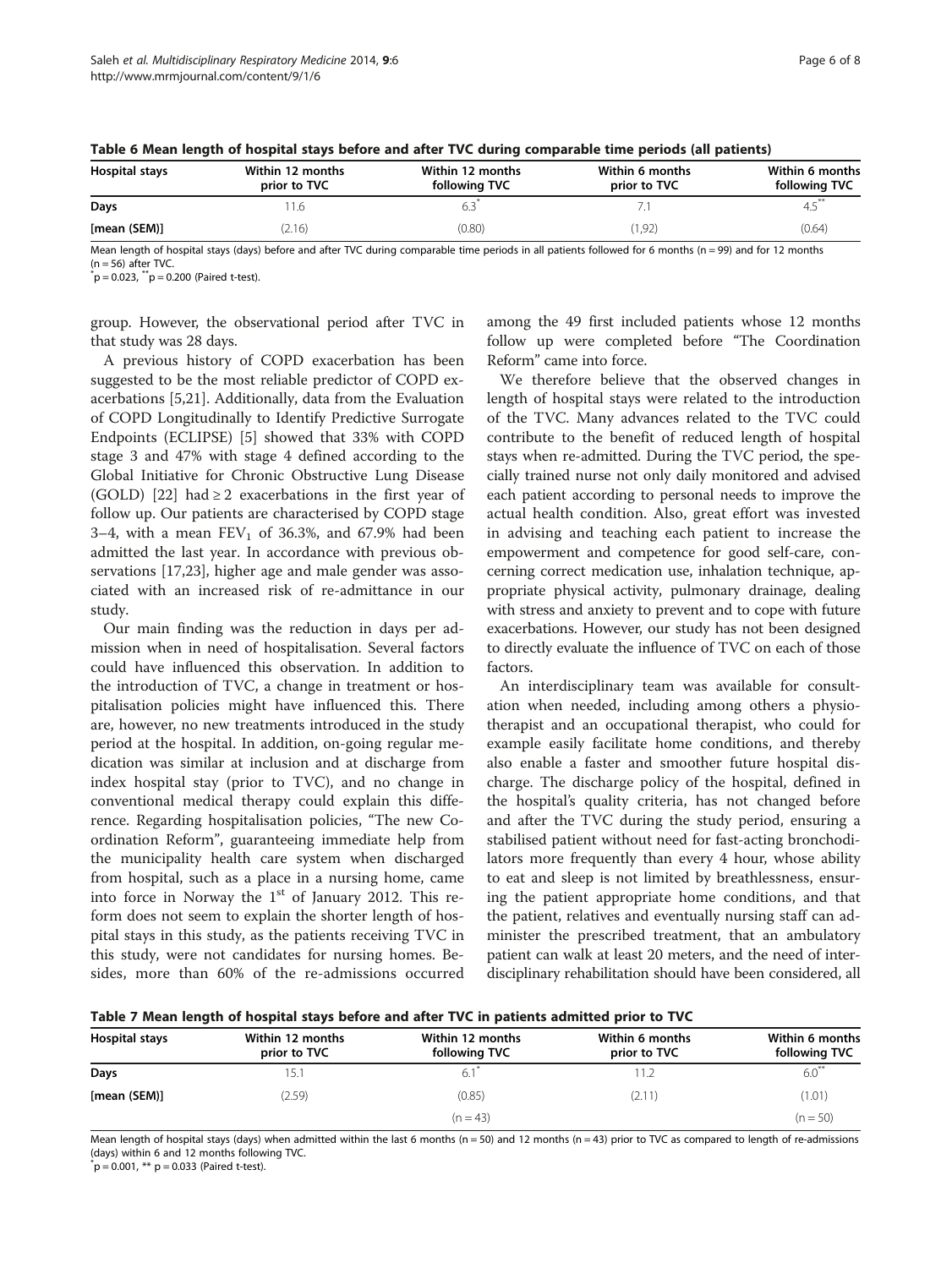<span id="page-6-0"></span>in order to guarantee that the patient will manage at home. The marked reduction after TVC of the relatively long hospital stay might therefore be related to a facilitated discharge process and safeguarding of home conditions offered by TVC. However, home nursing was equally frequent among those who were re-admitted and those who were not. Thus, home-nursing does not seem to prevent re-admissions. There was no change in the hospital's discharge policy during the study period.

The self-perceived patient satisfaction and the increased coping skills following TVC are also of major importance for the feeling of safety at home, which was reported high in the enquiry.

The marked reduction in use of hospital resources after introduction of TVC in this pilot study gives promise for a better management of COPD patients. This could induce both a better life and feeling of safety for the patients and reduce the costs for the society. Further, the results presented in this report, are based on the experience from the early start of TVC at our site with a strict use of the equipment for 2 weeks. The accumulated experience through the development of the program indicates even better effects by applying an individualised approach with some patients with shorter follow up and longer in others, based on their individual condition and needs. It is therefore possible that a future, more flexible, individually adapted duration of TVC monitoring of patients might even contribute to increase periods free of re-admissions, rather than the strict, pre-determined period of 14 days of TVC monitoring, used in our study, irrespective of patient condition and needs.

For majority of patients the need of re-admission has been decided by occurrence of an infective exacerbation, as nearly 70% of patients re-admitted, required antibiotic therapy during the first re-admission. Thus, these re-admissions are hard to avoid, but the length of re-admission hospital stays were shortened, as already discussed.

The major limitation of this study is, of course, the retrospective design and the lack of a control group. This pilot study is, however, inspiring to perform a randomised, controlled trial evaluating the effect of TVC on re-admissions and length of hospital stays due to COPD exacerbations. Moreover, DMC was the first centre in Norway applying TVC, being a pioneer, establishing a new therapeutic approach in our region, and the concept has probably improved by time, gaining more experience. Including also the first patients participating might have influenced the results of our investigation. On the other hand, the TVC system has been user friendly both for the patients and the nurses, experiencing few technical problems, the nurses have been well skilled and trained, and both the patient confidence in the TVC service and the patient satisfaction were high.

Cost-benefit analysis has never been an aim of this pilot study, and future research is needed to confirm the cost effectiveness of TVC for COPD patients.

## Conclusions

In conclusion, despite the failure to demonstrate a reduced frequency of re-admittance within 6 and 12 months following TVC, as compared to pre-TVC in this pilot study, the length of the re-admission stays within 12 months following TVC was considerably reduced as compared to pre-TVC. Patients who had been admitted prior to TVC, had shorter hospital stays when re-admitted post-TVC. The patient satisfaction was high. Future randomised, controlled trials must be performed to confirm the results of this pilot study and to verify that the TVC does not offer a lower solution to hospital safety.

#### Abbreviations

BMI: Body mass index; COPD: Chronic obstructive pulmonary disease; DMC: Dalane District Medical Centre; FEV<sub>1</sub>: Forced expiratory volume in first second; HR: Hazard ratio; LTOT: Long term oxygen treatment; NIV: Non-invasive ventilatory support; SEM: Standard error of the mean; TVC: Telemedicine video-consultation.

#### Competing interests

The authors declare that they have no competing interests.

#### Authors' contributions

SS participated in the design of the study, made contributions to interpretation of data and drafted the article. JPL made substantial contributions to the design of the study, interpretation of data and revision of the manuscript. JBA participated in the design and coordination of the study, collection of and interpretation of data. HG participated in the design of the study, performed the statistical analyses, and made contributions to interpretation of data and helped to draft the manuscript. All authors read and approved the final manuscript.

#### Acknowledgements

We would like to extend our gratitude to the Director of the Research Department at Stavanger Hospital Trust for financial support and encouragement to perform the study, without influencing the study design, data collection, analyses or data interpretation, or the decision to submit our results for publication.

We are grateful to the skilled staff at DMC, especially to Torunn-Helen Røkenes van Silfhout, Gro Ege Tønnesen, Tone Alice Lædre, Ingrid Karlsen Aarstad and Mariann Svanes as well as physiotherapist Susan Carol Maun for their enthusiastic work for the COPD patients and the implementation of TVC as a part of the therapeutic approach to the COPD patient. We also want to acknowledge the Western Norway Regional Health Authority for funding the operating costs of the TVC. Finally, we thank all our patients who voluntarily agreed to participate in the study.

#### Author details

<sup>1</sup>Stavanger University Hospital, 4011 Stavanger, Norway. <sup>2</sup>Norwegian Centre for Movement Disorders, Stavanger University Hospital, Stavanger, Norway. 3 University of Bergen, Bergen, Norway.

#### Received: 13 October 2013 Accepted: 15 January 2014 Published: 30 January 2014

#### References

1. Waatevik M, Skorge TD, Omenaas E, Bakke PS, Gulsvik A, Johannessen A: Increased prevalence of chronic obstructive pulmonary disease in a general population. Respir Med 2013, 107:1037–1045. doi:10.1016/ j.rmed.2013.04.008.